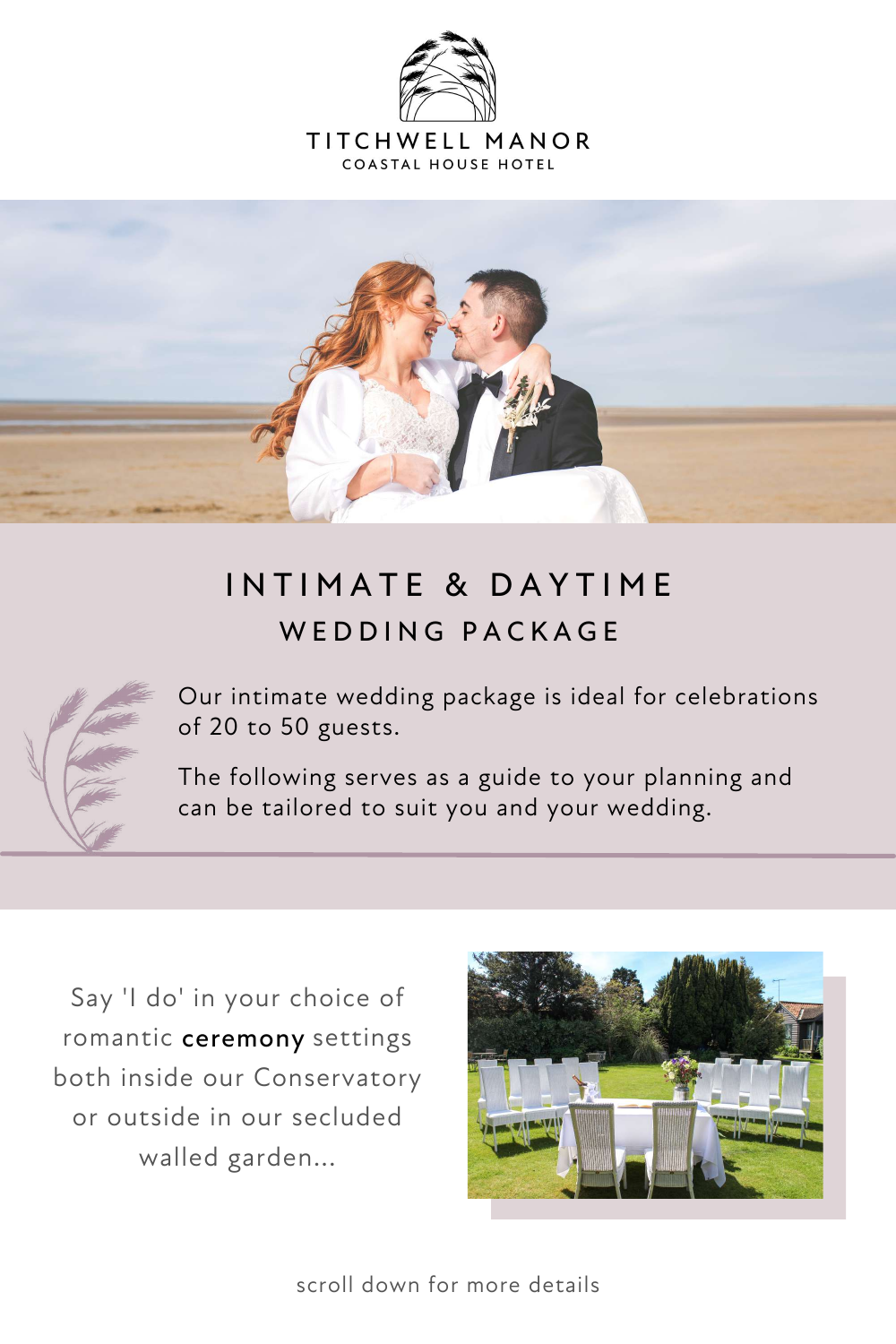guest, plus a glass of Prosecco to toast with speeches...

Head off to your next venue for the evening or relax in the hotel's lounge or bar...





Post-ceremony drinks Post-ceremony drinks reception with your choice of Prosecco, Pimms, or perhaps a bespoke Gin Bar, as well as a selection of delicious canapés...

A three course wedding threecourse wedding breakfast chosen by you from breakfast our carefully curated seasonal menu, plus a cheeseboard to finish... cheeseboard





Half a bottle of wine for each

Imagery by Alice Cunliffe Photography and Honey & The Moon Photography